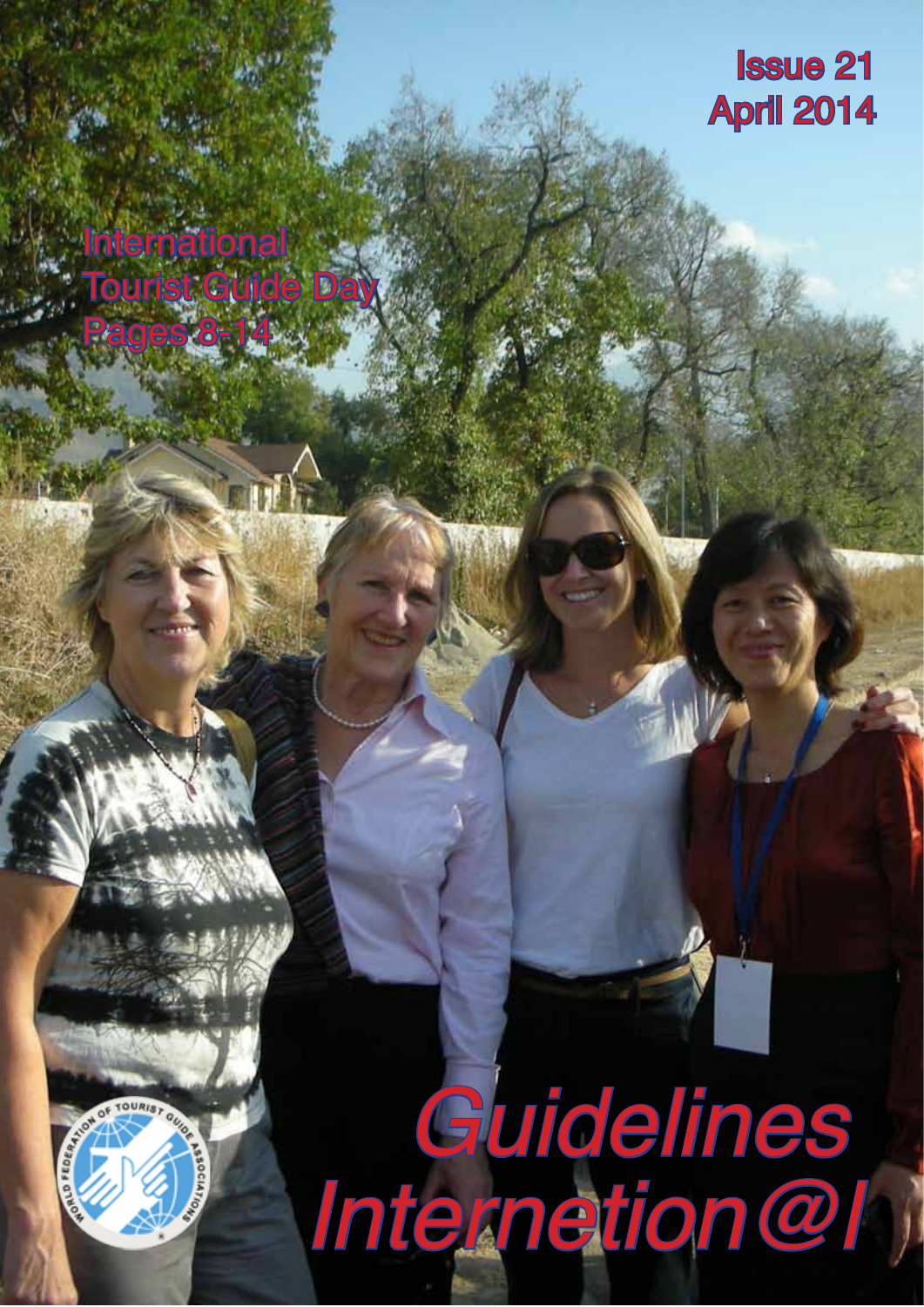### NEWS

# **Message from the President**

Dear Colleagues and Members,

We plan to launch a new service for members called **Guideapedia** shortly. This was previewed at our convention in Macau. It will enable members to update their own entries on the website and also to have an enhanced page that will give information about their members, licensing requirements and their country. It can also have a link to whatever service they have for potential clients to find guides. Full instructions will be sent to members who are fully up to date with their membership fees once the pages are ready to go live.

The World Federation of Tourist Guide Associations celebrated **International Tourist Guide Day** around the world and you can read about some positive results in this newsletter. I am sure most of you check our website www.wftga.org regularly and have immediate access to reports and photographs. We received 7,000 'like-it' clicks within five hours! Please do continue to check and distribute our news. It is vital for spreading the WFTGA standards and ethos.

Today WFTGA membership includes 82 countries representing around 200,000 guides. Non-members also participate in the WFTGA ITGD initiative, celebrated on or around 21st February, promoting the Tourist Guide as the professional Regional Ambassador for Cultural and Natural Heritage.

Globalisation positively enables tourism for many, if still not for all. **The Travel Fair ITB** in Berlin together with the UNWTO once more brought various important politicians together in order to encourage the removal of visa restrictions. I took part as an observer during the prominent Silk Road Session under the Presidency of the UNWTO's General Secretary Taleb Rifai from Jordan. As promoters of cultural understanding, tourist guides can



*Executive Board members meeting in Vienna. From left: Roger Rajah, Esther Banike, Ruth Turanicz (not a member of ExBo), Maria Aristidou, Wilja Siebe and Felicitas Wressnig*

push and vote for freedom of travel. And with quality interpretation we will help develop world-wide tourism and the appreciation of specific and distinct areas.

National Heritage seems to be the opposite and yet is an additional aspect to globalisation: to respect the past and evaluate the contemporary within an area. WFTGA is a member of the **International Coalition of Tourism Partners (ICTP)** and therefore support Cultural Diversity and Understanding, Green Growth, Sustainability and Peace-Keeping Initiatives.The ICPT website can be found at: www.icptg.org.

WFTGA cooperates with the **International Institute for Peace through Tourism (IIPT)** which this year celebrates its 25th anniversary. We contributed to the publication of the "International Handbook for Tourism and Peace". Past President Rosalind Newlands contributed an article on the WFTGA project in the South Caucuses, where Felicitas Wressnig worked as Lead International Trainer for a cross-border training of tourist guides in 2010. Publishing details: Yearbook Culture of Peace 2013, edited by the Centre of Peace Research and Peace Education, Universitaet Klagenfurt , Austria and UNWTO at DRAVA Verlag – Zalozba Drava GmbH: ISBN 978-3-85435-713-1)

This is the Credo of the Peaceful Traveller from the IIPT website: www.iipt.org.

*Grateful for the opportunity to travel and experience the world and because peace begins with the individual, I affirm my personal responsibility and commitment to:* 

- *• Journey with an open mind and gentle heart*
- *• Accept with grace and gratitude the diversity I encounter*
- *• Revere and protect the natural environment which sustains all life*
- *• Appreciate all cultures I discover*
- *• Respect and thank my host for their welcome*
- *• Offer my hand in friendship to everyone I meet*
- *• Support travel services that share these views and act upon them*
- *• By my spirit, words and actions, encourage others to travel the world in peace.*

With the world experiencing troubles due to weather disasters and political disturbances, sadly affecting several of our member countries, the Executive Board of WFTGA wishes you all Peaceful Development Of Your Tourism And Continued Professional Successes!

*Felicitas Wressnig WFTGA President*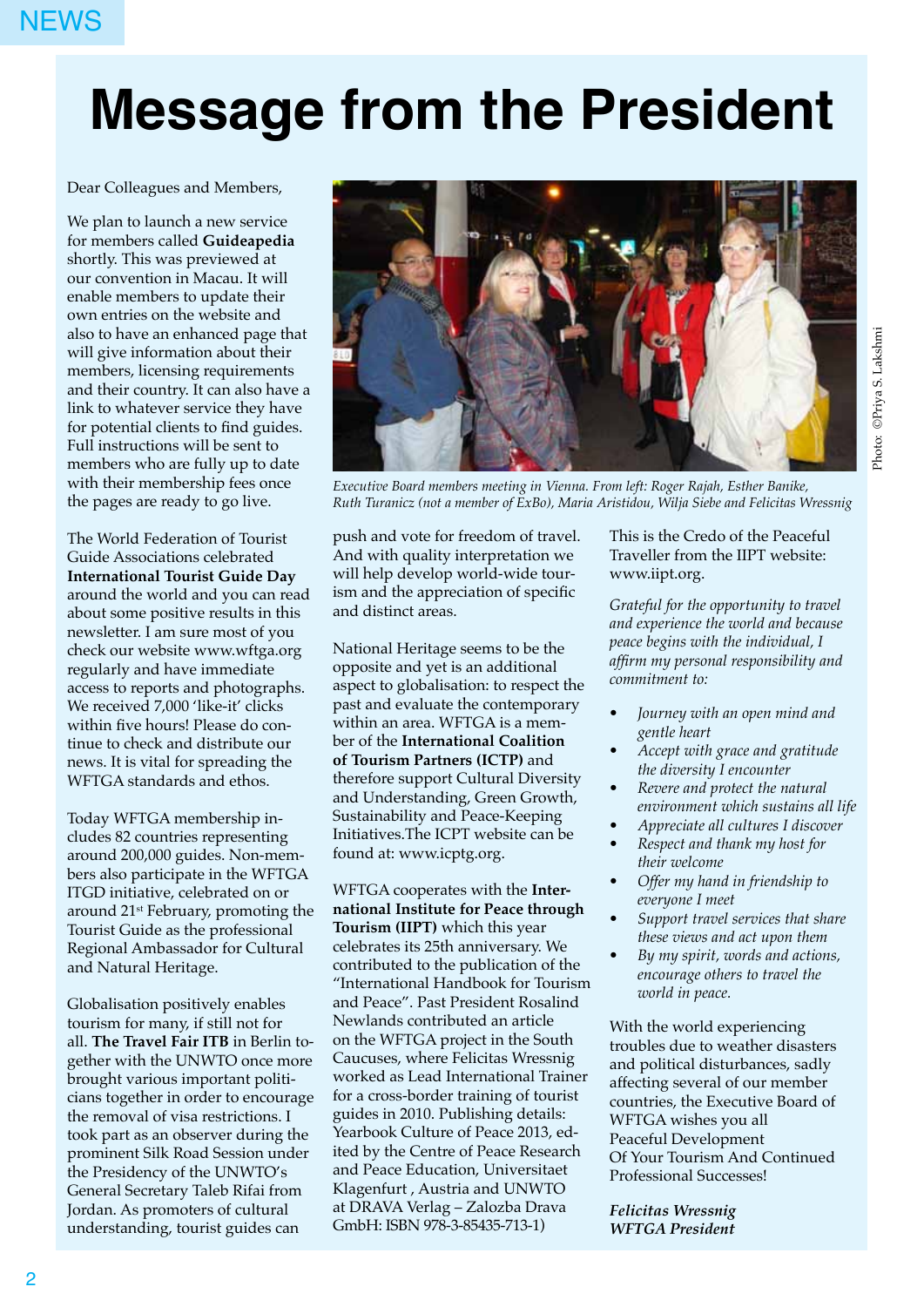# **Seatrade Middle East Cruise Forum**



187 delegates from 11 different countries attended the Seatrade Middle East Cruise Forum conference, hosted by the Abu Dhabi Tourism & Culture Authority. The conference encouraged open and honest discussions about the cruise industry in the region, including significant port expansion plans to enable the region to grow its share of the lucrative cruise market.

A presentation on the Status of Shorex Programs offered in the Gulf area was delivered by Jasem Zaiton. These include tours to Doha, tours about Arabian Stallions, or the Caravansaray over Arabian Sands, or the Merchant City Dubai. On offer there is even a Tom Cruise Dubai tour! The actor filmed the last Mission Impossible franchise in Dubai, and the tour follows the best scene sites from old Dubai to the world's tallest building.

Over 300,000 shore excursions were delivered last season in the region. Jasem explained that tourist guide licensing procedures and qualification programs were being developed to protect the ambassadorial role of the tourist guide while guiding Shorex.

#### **Guidelines Internetion@l** is produced by WFTGA two to four times a year.

The deadline for the next issue is **9 June 2014.** Please send words and pictures (ideally 300 ppi) to: **wftgaguidelines@gmail.com** Please send text without any formatting and name photos so that they are easy to link to text files. Please do not paste photos into text documents.

Text and photos in this issue are copyright of WFTGA unless otherwise stated.

**Cover photo:** Felicitas Wressnig with UNWTO Silk Road organizers Alla Peressolova and Johanna Devine with ICOMOS Representative Li Tongxian in X'ian, China, during visit to Kazakhstan.

Editor: Tina Engström

### **WEBSITES**

A small team consisting of our WFTGA Secretary Esther Banike and WFTGA Past President Rosalind Newlands have been working on updating the WFTGA website. WFTGA Area Representative Jasem Zaiton has also been helping with updates on Facebook. All the latest news can be found on the website so it is good to check it regularly. **www.wftga.org**

16th WFTGA Convention in Prague – you can register now online! **www.wftga2015.org**

Keep in touch with friends and colleagues around the WFTGA world via Facebook.

**www.facebook.com/wftga**

This is a website with extensive country profiles which may be of use when welcoming a group from somewhere you know little about! (Recommended in New Zealand's ProGuides, the newsletter of the Professional Association of Tour Guides of New Zealand.) **www.indexmundi.com**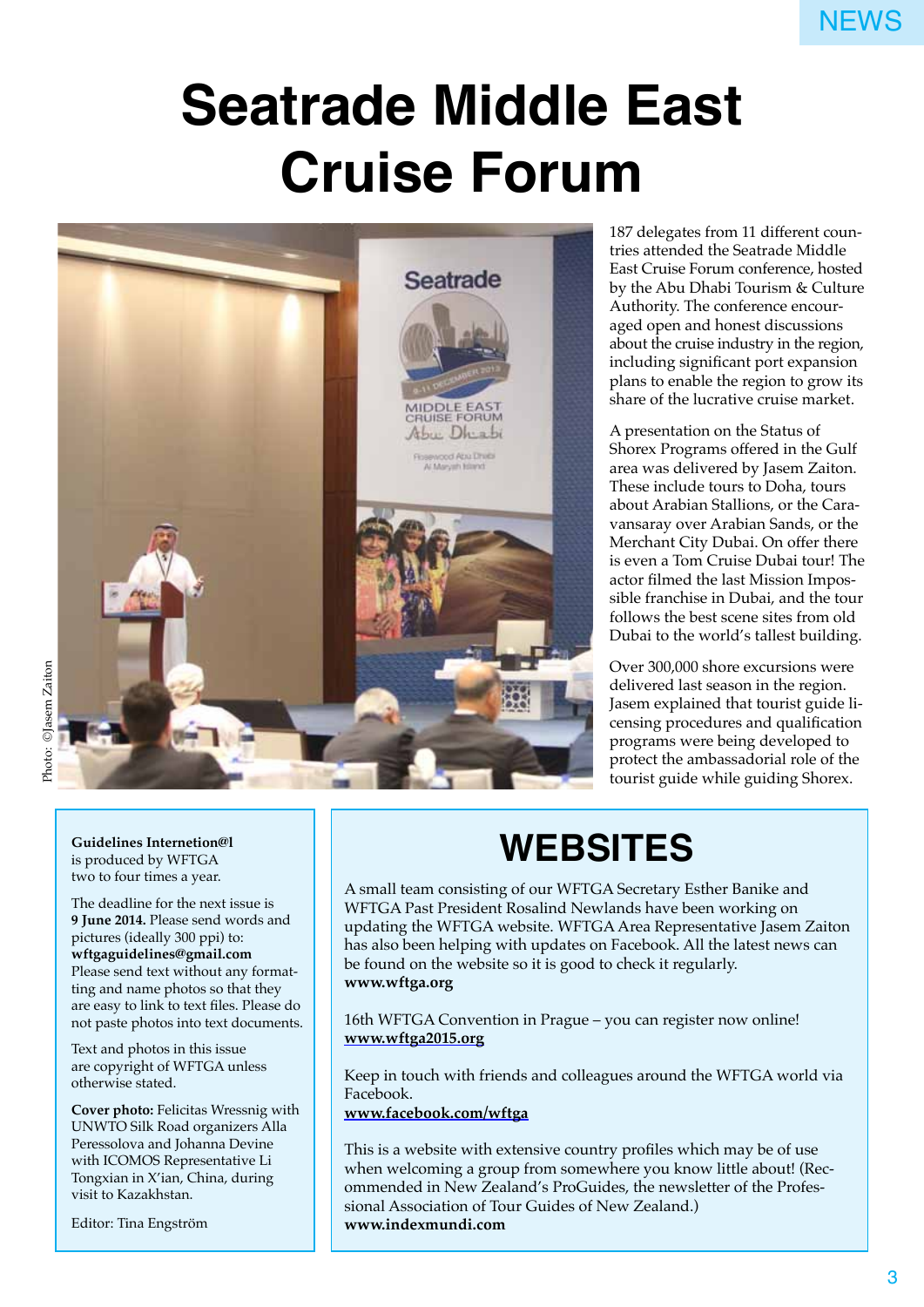# **Message from WFTGA Area Representatives International Coordinator**

In this issue of *Guidelines Internetion@l* you can read short bulletins and enjoy some of the photographs we received from our Members with news about their activities, especially on the International Tourist Guide Day! I wish to thank all those who took the time to let us share the ways they chose to celebrate ITGD 2014!

In addition, I would also like to mention the valuable work carried out by the WFTGA Area Representatives and the important role they have in achieving the WFTGA goals. Following the 2013 Macau Convention, the WFTGA Executive Board appointed the 2013-2015 Area Representatives for 22 Sectors that now cover the entire globe and you can find them all on the WFTGA website.

In 2013/early in 2014 we had two new Full Members added on the WFTGA Members list, ProGuides New Zealand and Iran Federation of Tourist Guide Associations (IF-TGA), plus a number of 'Individual Members' and 'Affiliate Members'. WFTGA now represents nearly 200,000 tourist guides in 82 countries!

As WFTGA continues to grow, both in size and profile, we need to maintain close contact with our members and keep them involved and regularly informed, and learn about their activities and needs. We also wish to encourage more associations and professional tourist guides to join WFTGA. Without the help of WFTGA Area Representatives, familiar with different regions and languages, the WFTGA Executive Board cannot do either of these tasks on their own.

I want to take the opportunity to sincerely thank, on behalf of our President and the Executive Board, all hard working Area Representatives for volunteering to do this task and for sending us regular reports and updates on developments in their regions. Some of our Area Representatives are outstanding! They attend conferences and exhibitions and always promote WFTGA. They liaise with Members and keep ExBo well informed on tourist guide matters in their area.

I would like to invite the less active Area Representatives to intensify their efforts and bring the Members of their Region of responsibility closer to WFTGA. We, the WFTGA Area Representatives, are the goodwill ambassadors of our Federation and we are proud to serve our outstanding profession and work towards promoting the aims and achieving the goals of WFTGA.

Let me just remind you of what the WFTGA AIMS are:

- to establish contacts with tourist guide associations throughout the world and reinforce professional ties.
- to represent professional tourist guides internationally and to promote and protect their interests.
- to enhance the image of the profession.
- to promote a universal code of ethics and skills.
- to raise, encourage and establish the highest standards of professionalism.
- to develop international training, and improve the quality of guiding through education.
- to facilitate the exchange of information between members.

Let me also remind you of what the missions of the WFTGA Area Representatives are:

to make contacts with tourist guide associations and maintain contact with them regularly.

- to check information pertaining to the Tourist Guide profession and tourism in general.
- to inform ExBo on developments and happenings in their area.
- to make suggestions with regard to participation in distinguished meetings for themselves and/or ExBo members, and to copy information to the International Area Representative Coordinator as well as to ExBo.

The WFTGA Area Representatives are also expected:

- to encourage increased WFTGA membership and participation in their area.
- to promote our activities, including our biennial Conventions, the WFTGA training programme, the celebration of the International Tourist Guide Day and participation in the WFTGA Cultour Card Programme.
- to promote the aims and ethos of the WFTGA through their direct contact with tourist guides, Convention and Visitor Bureaux and all local industry partners.
- to promote qualified guiding locally through the promotion of WFTGA members in their area, and encourage the support of their aims and causes.

Looking forward to working closer with ALL our Area Representatives in the months to come, promoting our WFTGA Convention in Prague, 26-30 January, 2015. I hope we will all meet there!

#### *Maria Aristidou WFTGA Executive Board member responsible for the Area Representatives portfolio*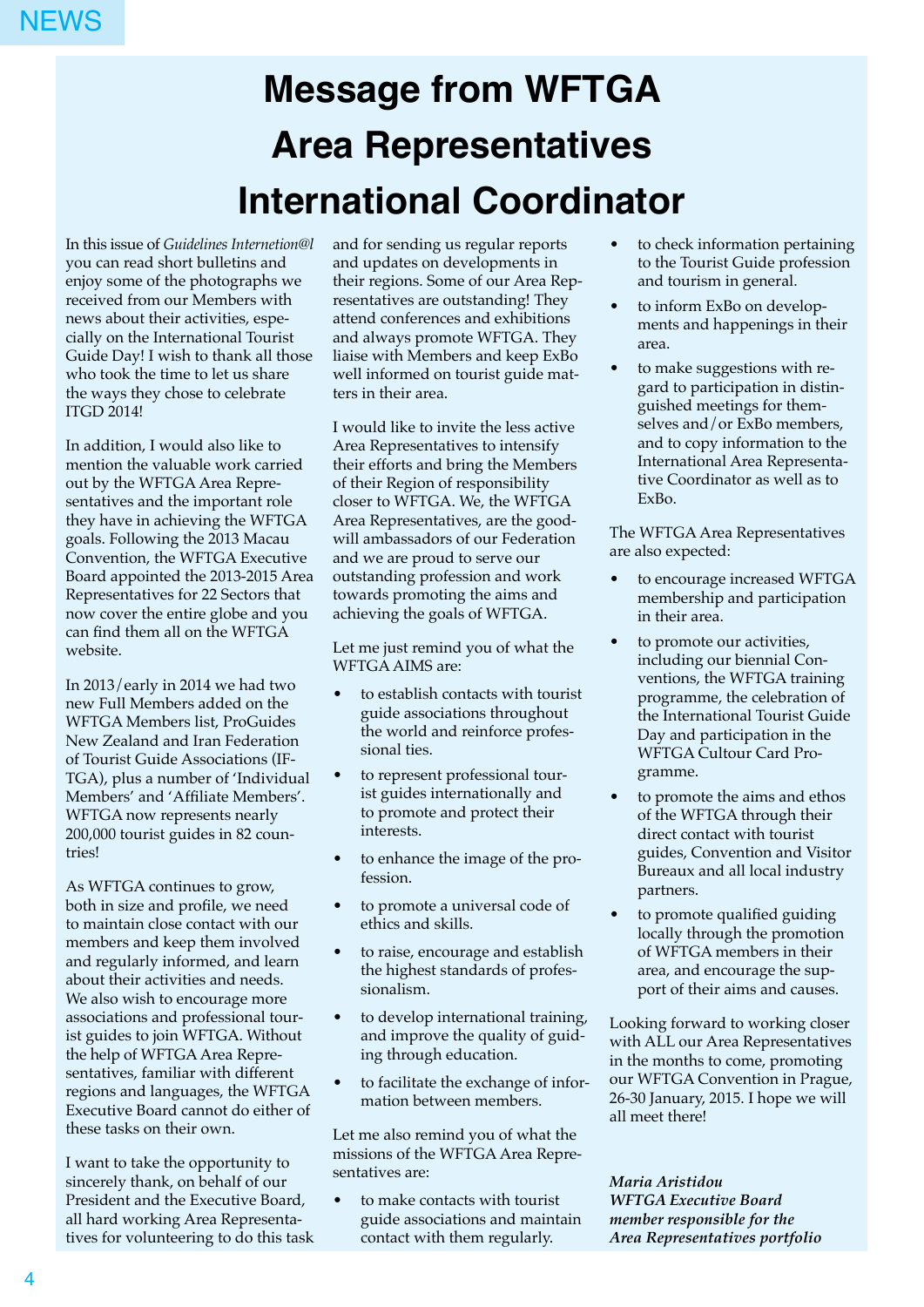

*Members of RMGA (front row) pose with historic First Person Interpreters Buffalo Bill, Annie Oakley, Prospector Pete and (the Titanic's) "unsinkable Molly" Brown, back row. Conference Chairman Larry Foos is on far left. NFTGA President Barbara Foos is fourth from right.*

### **National Federation of Tourist Guide Associations Conference Attendees Experience the Old West in a New Way**

Conference attendees expect insightful keynote speakers and quality education sessions that provide new ideas. They also look forward to experiencing a new culture in a spectacular setting – otherwise one might as well stay home and watch it all via webinar.

The January 2014 National Federation of Tourist Guide Associations – USA (NFTGA-USA) conference in Denver, Colorado, met these expectations and more. Organised by the Rocky Mountains Guide Association (RMGA), the conference attracted guides from across the USA – and two from the Dominican Republic. RMGA Vice President Larry Foos headed the organising committee to present the mostly-urban visitors a

chance to "Experience the Old West in a New Way."

President Barbara Foos presided over the NFTGA Board Meeting and a Delegates Meeting that preceded the main conference. Tour Guide Liability insurance and other topics critical to the members were analysed and next-steps plans were set in motion.

A number of receptions and excursions to major Denver-area tourism sites followed daily professional programs held at the Grand Hyatt Hotel. Among them: the History Colorado Center, where First Person Interpreters in full regalia represented Buffalo Bill, Annie Oakley, Prospector Pete and (the Titanic's) "unsinkable" "Molly" Brown.

The cultural highlight for most was a visit to the National Western Stock Show and rodeo. Tickets were at a premium for the once-a-year event. Have you heard the saying, "This ain't my first rodeo?" For most NFTGA attendees, this was their first rodeo – a first time to see live bucking broncos and bull riders!

USA

Waving their "cowboy hats" to the cheering crowd, WFTGA Secretary Esther Banike and NFTGA Vice President Harvey Davidson were honoured to ride a VIP buckboard in the rodeo parade while an announcer paid tribute to the RMGA and NFTGA.

*Esther Banike, CTG, Chicago, USA & WFTGA ExBo*

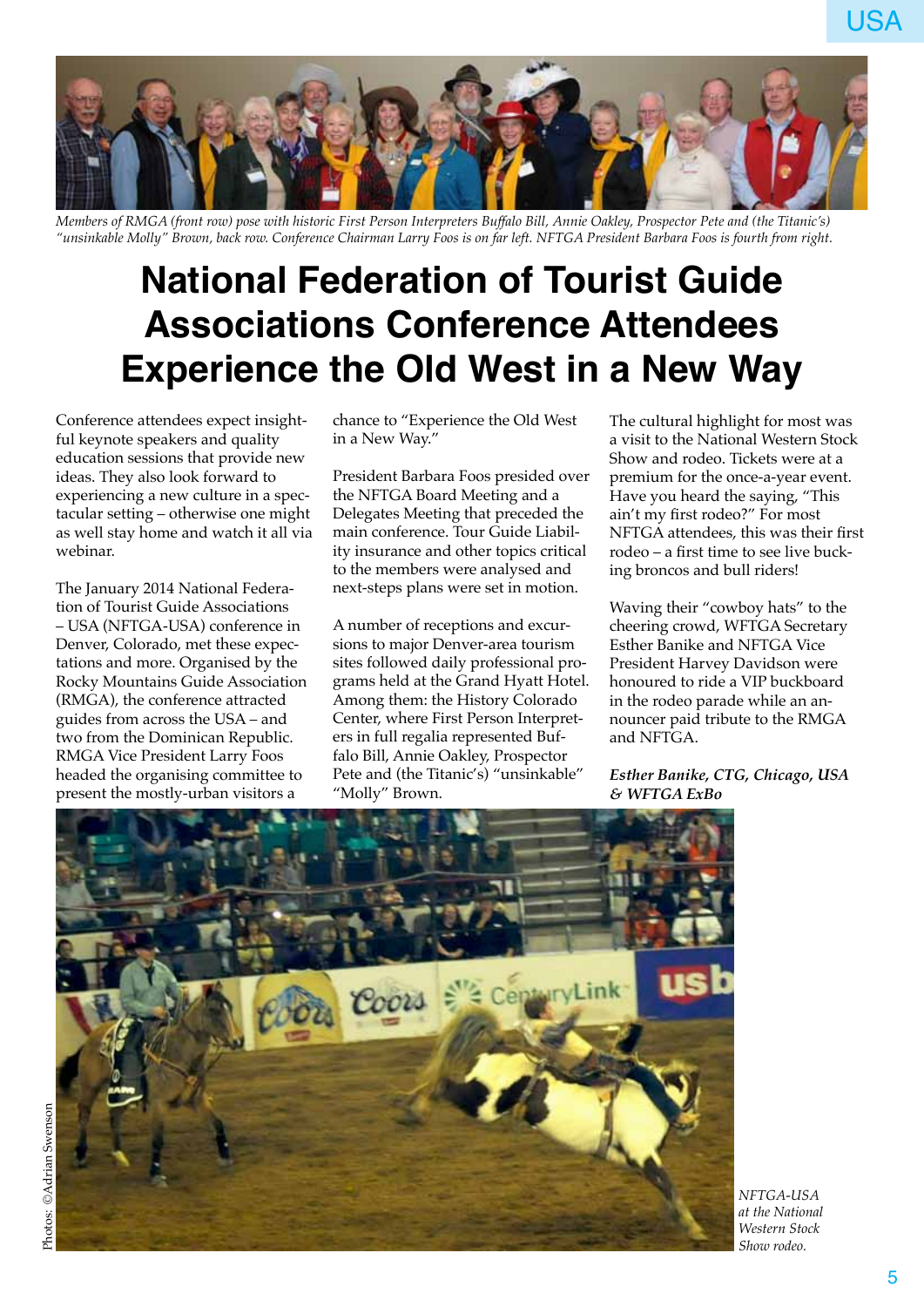# **7th Convention of Iranian Tourist Guides 19-21 February 2014**

Over 600 tourist guides, 100 reporters and guests of honour gathered for the 7th Iranian International Tourist Guides Day celebration under the theme of "Tourist Guide: Narrator of water, Protector of Land".

WFTGA President Felicitas Wressnig was invited by Iran Federation of Tourist Guide Associations (IFTGA) to visit Tehran, Isfahan and Yazd before continuing to Kerman. During this trip, she had meetings with officials including the Governors of Yadz and Kerman, as well as WFTGA members (the President of Iran Tourist Guide Association [ITGA] and the Vice president of IFTGA) and the manager of Eavar travel agency, the sponsor of the first WFTGA courses in Tehran which took place in December 2013.

The opening ceremony began with Mrs Wressnig's lecture in which she mentioned that she is hopeful for more cooperation between Iranian tourist guides and the WFTGA. She also reminded everyone about the Ethos and Code of Conduct for tourist guides.

Visits took place to the Jabalieh Dome, Shahzadeh Garden, the Shah Nematollah Vali Shrine, the Bam Citadel and the Ganj Alikhan Complex where a statue was unveiled to mark the 7th Convention of the Iranian Tourist Guides. Trees were also planted in the desert area.

Most impressive was a human chain we all created in front of the Bam Citadel to illustrate the motto of "BAM IS ALIVE". It symbolised that Bam is still alive having survived the disastrous earthquake ten years ago.

On the last day of the convention leading authorities attended including the Deputy of President Mr Soltanifar, Head of Tourism in Iran Mr Rahmani, the Governor of Kerman, the Head of the Cultural Heritage, Handicrafts, and Tourism Organization of Kerman and Yazd, the writers Houshang Moradi and Terence Ward and Representatives of the Chamber of Commerce.

The high quality and standard as well as exuberance of this gathering as demonstrated by the positive feedback from authorities and guests, was due to the active participation of tourist guides.

*Mohsen Hajisayeid Yadz TG Association President (translated by Hamide Behboodzade and Ali Kazemi)*



*Tourist guides gathered at the Jabalieh Dome in Kerman, Iran.*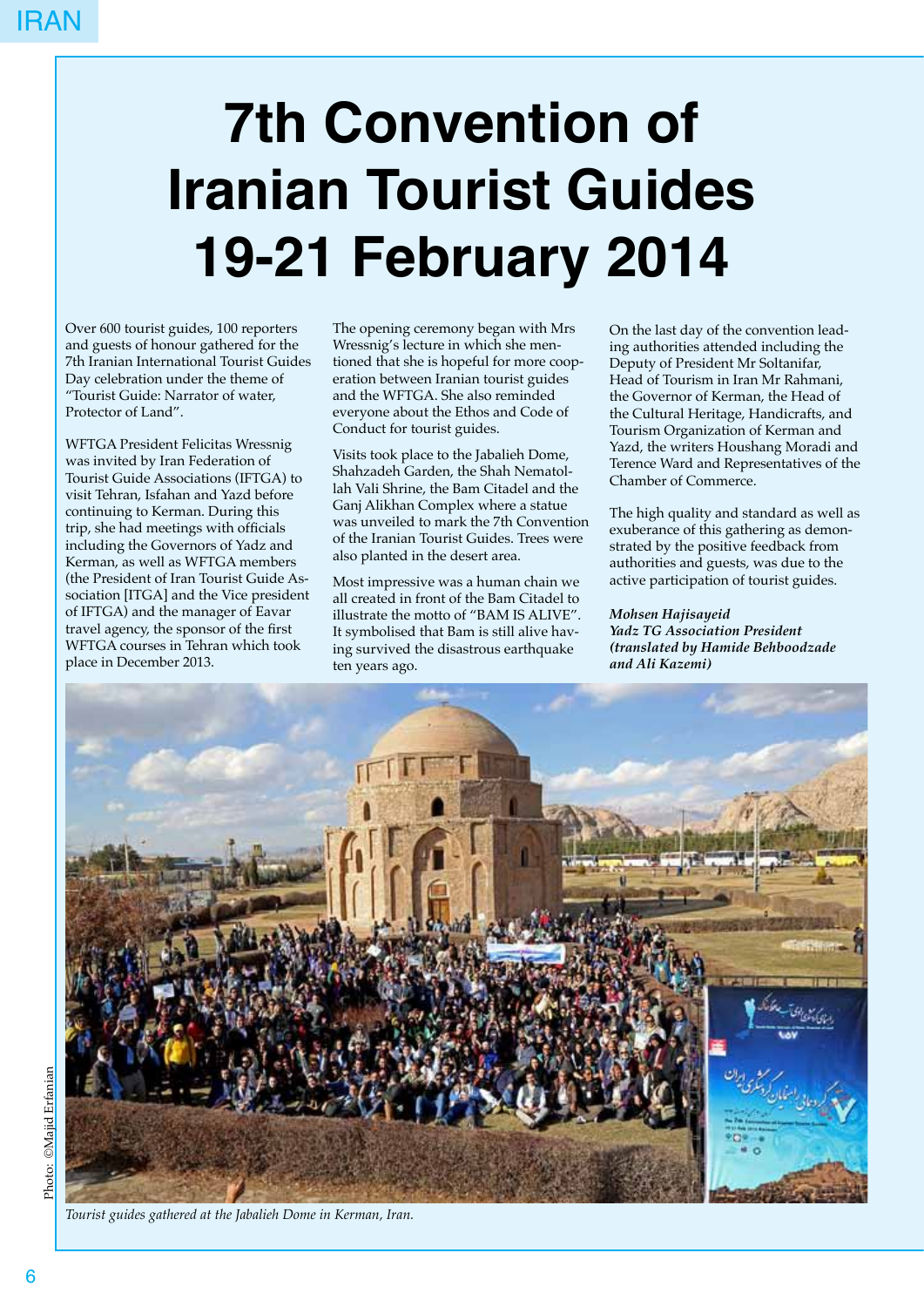

*WFTGA President Felicitas Wressnig (fifth from left) with colleagues at the Zoroastrian Fire Temple Yezd Atash Behram in Yazd, Iran*



*"BAM IS ALIVE" is spelt out in front of the Bam Citadel as a symbol of Bam having survived a powerful earthquake*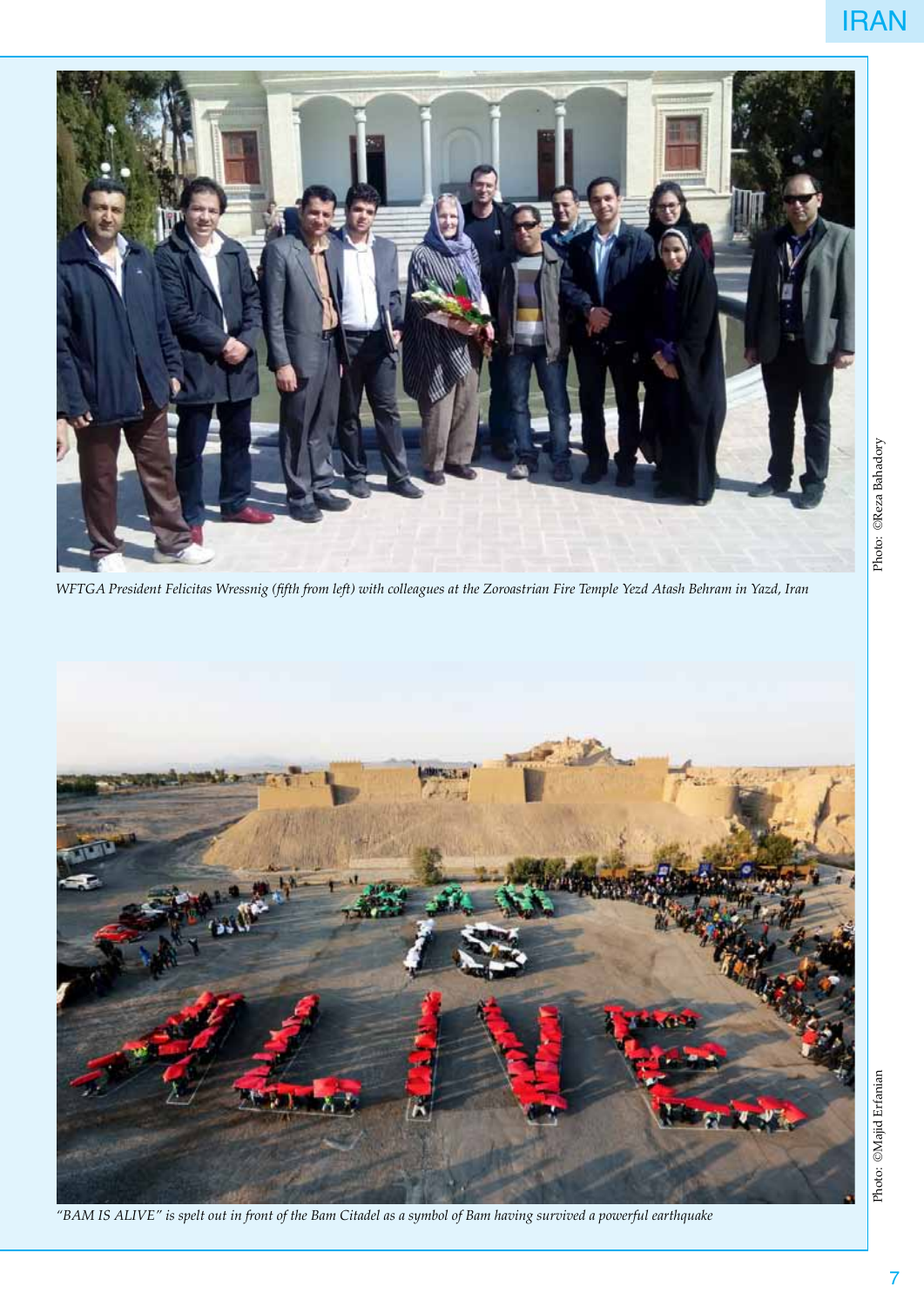# **International Tourist Guide Day is Celebrated All Over the World**

*Professional Tourist Guides around the world have been observing International Tourist Guide Day (ITGD) since its inauguration by WFTGA in 1990. Traditionally, ITGD is observed on 21 February, the anniversary of WFTGA's founding, but members who find it difficult to participate on that date are encouraged to plan activities for any appropriate date, such as the UNWTO's World Tourism Day, 27 September.* 

*Activities vary according to each WFTGA Member Association's plans, usually in cooperation with local tourism authorities. For many, whether the tourists are visitors or locals, this means the opportunity to enjoy free tours led by qualified local Tourist Guides. This helps toward one aim of WFTGA: to enhance the image of the profession while promoting the use of area-specific tourist guides.*

#### **AUSTRIA, VIENNA**

With help from 130 guides, the Vienna Tourist Guide Association organized ITGD on 23 February, with guided tours and lectures centred at Vienna's Museum of Applied Arts. At the opening ceremony, museum Director Mr. Christoph Thun-Hohenstein, emphasized the role of Tourist Guides as interpreters of culture. WFGTA President Felicitas Wressnig, just returned from Iran, highlighted the role of the WFTGA in international projects and its work with UNESCO and UNWTO.

An award was presented to two employees of the Kunsthistorisches Museum, Vienna's Fine Art Museum, in gratitude for their excellent co-operation. With a bouquet, the President of the Vienna Tourist Guide Association, Christa Bauer, expressed her gratitude to Berta Major, who participated in the foundation of the WFTGA in 1985 and was one of the initial promoters of an ITGD.

Throughout the day, 3,500 people attended six different tours inside and outside the museum. 14 tours were held in foreign languages and 10 members of the Vienna Tourist Guide Association gave lectures about applied arts and commemorative dates of the year 2014. "Kulturmagazin" was also published to mark ITGD. This is a comprehensive brochure of more than 100 pages with articles about applied arts and special dates for 2014; almost 40 guides contributed to this publication. Admissions, tours and lectures were offered for free, and all guides volunteered their services. However, guests were asked for donations for a future Literature Museum in Vienna.



*Poster celebrating International Tourist Guide Day in Armenia*

On 22 February, Viennese guides invited blind and visually impaired people on tours in the Museum of Military History. Within a beautiful 19th century building, the collection ranges from medieval to 20th century objects. Chosen objects were allowed to be touched. Guests were also allowed to try on medieval armour, taste and smell products used as provisions during polar expeditions in the 19th century and listen to a storyteller. Medieval music was played too. More than 80 people attended, guided expertly by 36 Viennese guides.

We are looking forward to next year's activities. In 2015, Vienna's University, founded in 1365, will host the International Tourist Guide Day! *Regina Macho*

#### *Vienna Tourist Guide Association*

#### **CANADA, MONTREAL**

Our members were invited by the Cinématique Québecoise for a cocktail and visit. We showed the mini films that APGT Montreal prepared for the 1997 WFTGA Convention bid in Singapore 1995. The films, created by Jean François Perrier, were about a day in the life of a guide, scripted in a humoristic way.

The New Mayor of Montreal was invited as well as the New President of Tourisme Montreal. As past President of the WFTGA, I explained the significance of ITGD and described the 2014 marketing projects planned for APGT-Montreal members. *Ruby Roy*

*Association Professionnelle des Guide Touristique, chapitre de*

*Montréal APGT-Montréal*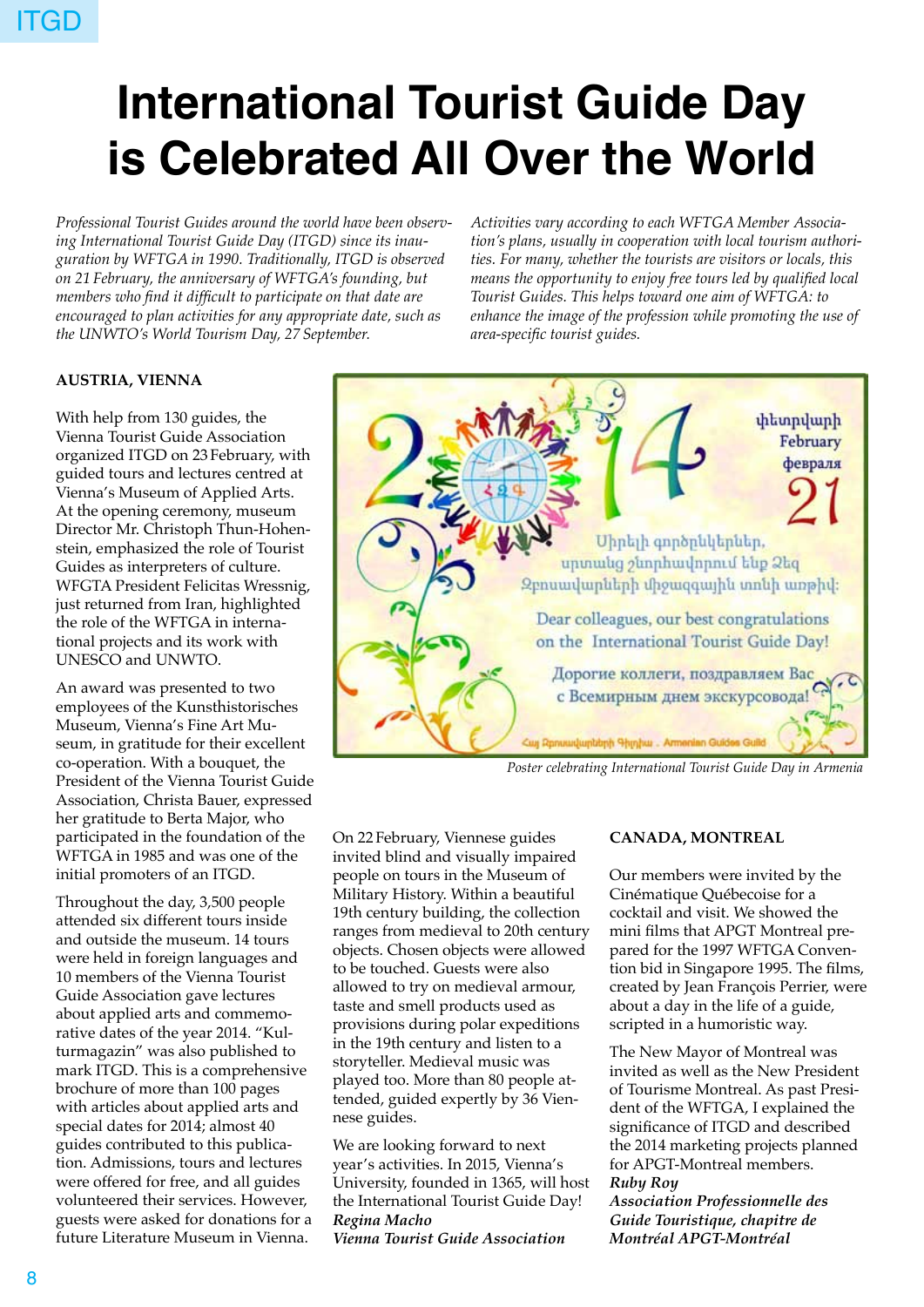#### **CANADA, TORONTO**

The Canadian Tour Guide Association of Toronto observed International Tourist Guide Day 2014 by inviting Gabriele Kotz of Tourism Ontario to make a presentation to our members on Tourism Ontario's programs to promote foreign travel to Ontario and to inform potential tourists of the history, attractions, venues, etc. She told us which nationalities favour Ontario, the types of touring they prefer, their age demographics and much more. It was a very informative evening that opened our eyes to the extensive tourism promotion that is done and how it benefits us as tourist guides. It also opened a communication channel between our association and the government sponsored activities which promote tourism in our province.

*Jim Toms, Canadian Tour Guide Association of Toronto*

#### **CYPRUS**

The Cyprus Tourist Guides Association (CTGA) celebrated ITGD by offering free guided tours around the island in the framework of the "Get to Know Cyprus Week – 2014", an annual event that began in 1978 and inspired the introduction of the ITGD in 1990. The licensed tourist guides of Cyprus aimed to create more public awareness about the importance of "Get to Know Cyprus with a qualified Cyprus tourist guide"! The official opening of the "Get to Know Cyprus Week – 2014" was held on 11 February at the Cultural Centre "Archbishop Makarios III" of the Cyprus Holy Archbishopric. The ITGD celebrations were concluded in the same venue with a half day seminar organized by CTGA on 26 February. *Maria Aristidou*

*Cyprus Tourist Guides Association*

#### **CZECH REPUBLIC**

In Prague, free guided tours for the public began on Charles Square. This year 450 people participated and they enjoyed beautiful sunny weather in Prague.

I have also been busy promoting the next WFTGA Convention in January 2015, which will be hosted by the Czech Republic tourist guides in Prague. Promotion extended to the Winter Olympics in Sochi where volunteer guides from Russia were busy.

As Area Representative, I also attended two association conferences abroad in Russia and Germany, again promoting the WFTGA 2015 Convention and encouraging new WFTGA membership in the Commonwealth of Independent States. *Stanislav Voleman Chairman of Asociace Pruvodcu Ceske Republiky*

*as part of ITGD celebrations in Prague*

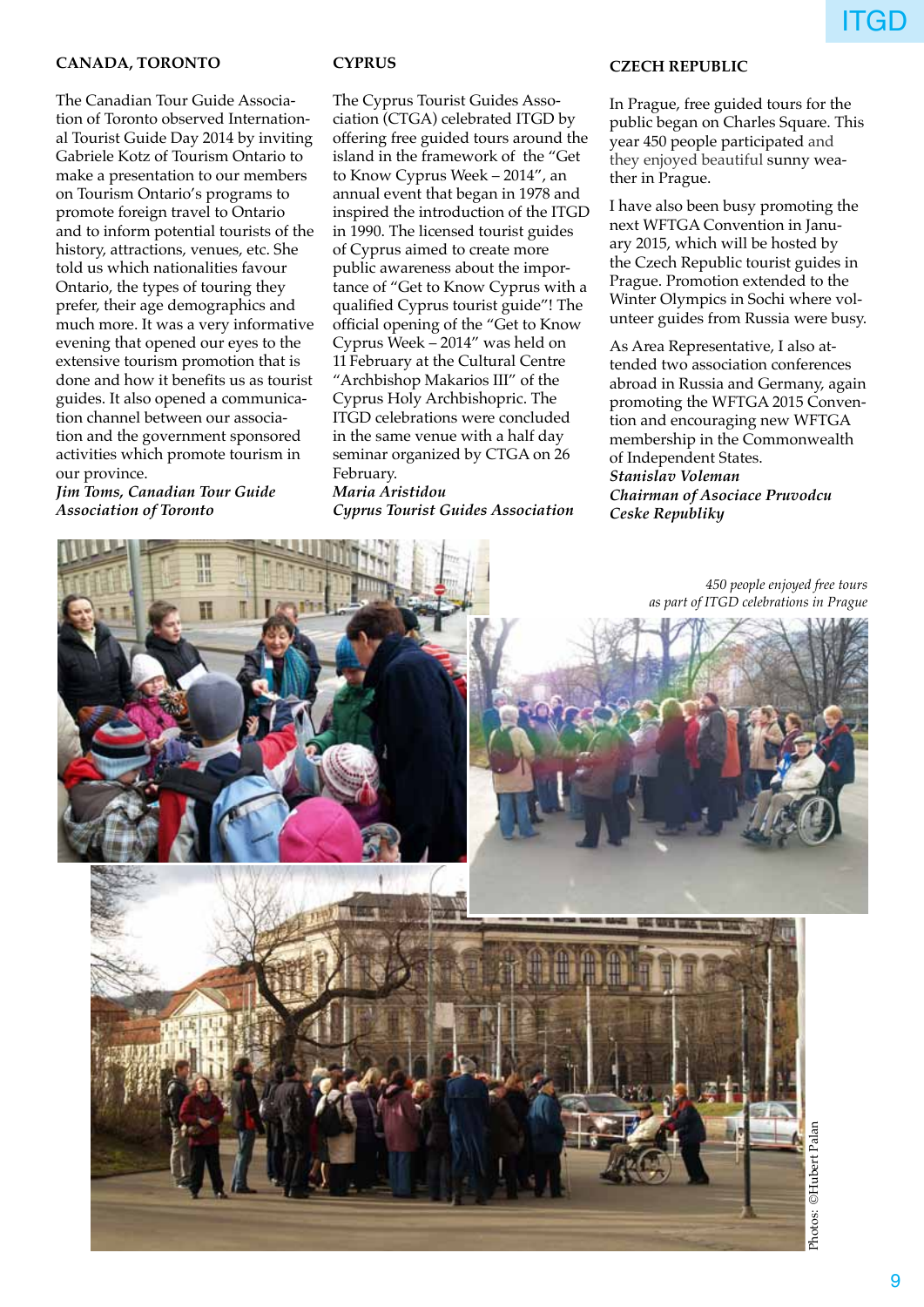

*Walid El Batouty (fifth from left) spoke about WFTGA and challenges facing the tourism industry at the Euromic Tourist Convention in Cairo*

#### **EGYPT**

Egypt has been going through very difficult times for almost three years now. The country is patiently waiting for new presidential elections and a new parliament. After that we all hope for more peace and stability. Tourism has been affected badly by the uncertainty. The tourist guides of Egypt have never lost hope that tourism will recover and visitors will flood the great sites of Egypt again.

To celebrate ITGD, I invited the press to promote our profession and I was hosted on TV shows to talk about ITGD and what it means to the industry. Tours were also conducted to sites around the city in a concerted effort to keep knowledge and skills updated. A ceremony was also held to congratulate two Japanese-speaking Egyptian tourist guides who were recently chosen by an official Japanese travel authority as the best foreign Japanese-speaking tourist guides in the world. I also attended and lectured at the Euromic Tourist Convention in Cairo to speak about the challenges of the tourism industry and the WFTGA. *Walid El Batouty WFTGA Area Representative*

#### **FINLAND**

The guides in the oldest city of Finland, Turku, celebrated ITGD by organising virtual guided tours in the local old people's homes. Tourist guides showed them photos on a video screen and related stories. In this way they were able to participate in the delights of tours not usually accessible to them.

#### *Suomen Opasliitto R.Y. Finlands Guideförbund R.F.*

#### **GERMANY**

The theme of ITGD 2014 was "Fire and Flames", which in German also means "to be enthusiastic for something". Numerous committed tourist guides of the 85 BVGD-member associations participated and offered a multifaceted programme to more than 10,000 guests. The tours were free but many colleagues collected donations for special social or cultural projects.

The great variety of events took place at special locations in the presence of local politicians, tourism and cultural representatives, with a programme focusing on each town or region and on the particular topic.

On 14 February we were invited to Gelnhausen, and that event, too, clearly showed the esteem of BVGD, of its members and of ITGD itself.In 2015 there will be a wonderful programme throughout Germany: at the 2014 AGM, "Stones" was chosen as next year's ITGD theme. *Ingrid Schwoon, CEO of the National Federation of Tourist Guides* 

#### **GREECE, ATHENS**

Celebrating ITGD, the association of qualified tourist guides organized the 4th "Treasure Hunt" in Athens, inviting the people of Athens to discover the monuments and treasures of our city, on 23 February.

The participants, after signing in, received a list of the monuments of the city that they had to discover, together with a list of questions related to the monuments. Our colleagues, the tourist guides, were at the site to give them a short guided tour, with the answers to the questions included. Finding all the answers concluded the hunt. Those finishing the task were awarded with free guided tours by our colleagues, on 2 March. *Efi Kalamboukidou, Panhellenic Tourist Guide Federation*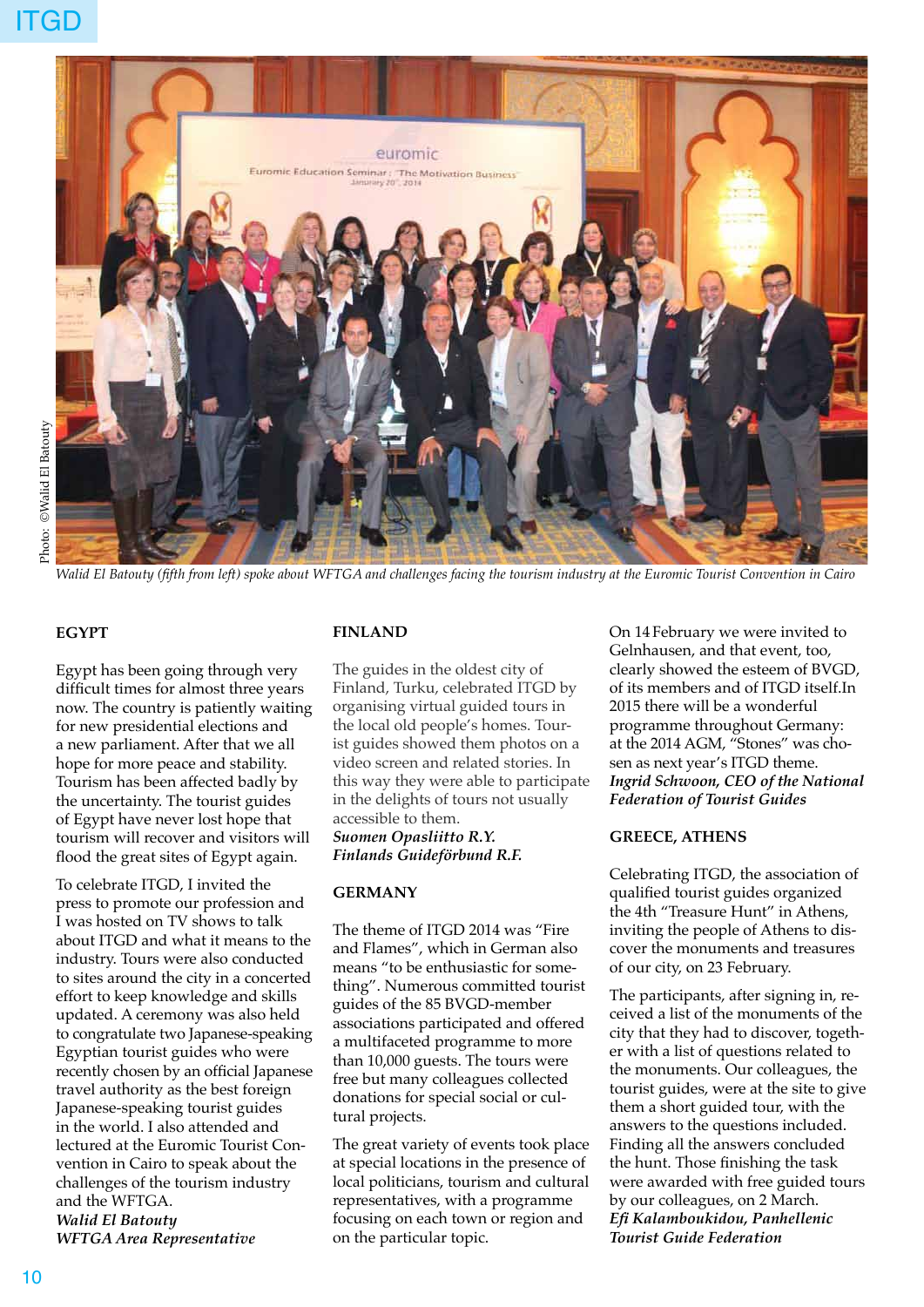#### **GREECE, THESSALONIKI**

The Union of qualified Tourist Guides Thessaloniki organized several free city tours with well-known themes, such as a Byzantine heritage walk, Ottoman heritage walk, Jewish heritage walk, gastronomy and entertainment walk. The new theme walk this year was called "Ladadika-Valaoritour St – in a diffent way". Colleagues also offered free tours in the towns and sites of Xanthi, Dion, Pella and Kavala, while hundreds of people attended them on 23 February and some of them were awarded with a tasting treat along the way. *Efi Kalamboukidou, Panhellenic Tourist Guide Federation*

#### **INDIA**

ITGD was celebrated by our Tourist Guide Association and Tourist Guide Federation of India jointly in Jaipur on 21 February with a plenary meeting and get-together. More than 80 members of the Association participated in the event.

TGFI President Narendra Singh and TGA Jaipur President Devendra

Singh greeted all members on the day and had a fruitful discussion about the guiding profession. Many guides were involved in discussions about issues concerning our profession. A common consensus was to pursue and continue with our efforts for the betterment of guiding and guides. The event was followed by dinner.

*Govind Agrawal WFTGA Area Representative*

#### **ISRAEL**

Every year, ITGA holds its annual General Assembly around the time of ITGD. This year we also held the general elections for the new board and a week later the election for the new executive and the chairperson that will head the organization for the next two years.

Our GA usually attracts 300 active tourist guides out of our 2,000 members. We have all the usual reports and also some academic or thematic presentation – this year on "Fair tourism" with a panel that included a Catholic Nun from the "Sisters of Zion" convent at Via Dolorosa, a

Jewish member of the Association, an archeologist and a guide doing sustainable Eco-Tourism and a Muslim Palestinian member of the East Jerusalem Tourist Guide Association. This was very inspiring and thoughtprovoking of our challenge as guides with sometimes conflicting narratives in holy sites and the challenge of "objective and objectivity" in guiding religious pilgrimage groups.

Every year, we honour people with a certificate of recognition for academic contribution to our knowledge base, and others for their activity as tourist guides. This year, the recipient was a 96-year-old active tourist guide.

We also choose "Friends of the Tour Guide", usually local service providers at sites and locations that we come into contact with and acknowledge their smiles and service. This year, we recognised the vendor at the National Israel Museum Kiosk as well as a Palestinian who runs the tourist rest stop near Jericho. *Yoni Shapira Acting CEO Israel Tourguide Association (ITGA)*



*TGFI and TGA Jaipur meet up as part of ITGD celebrations in India*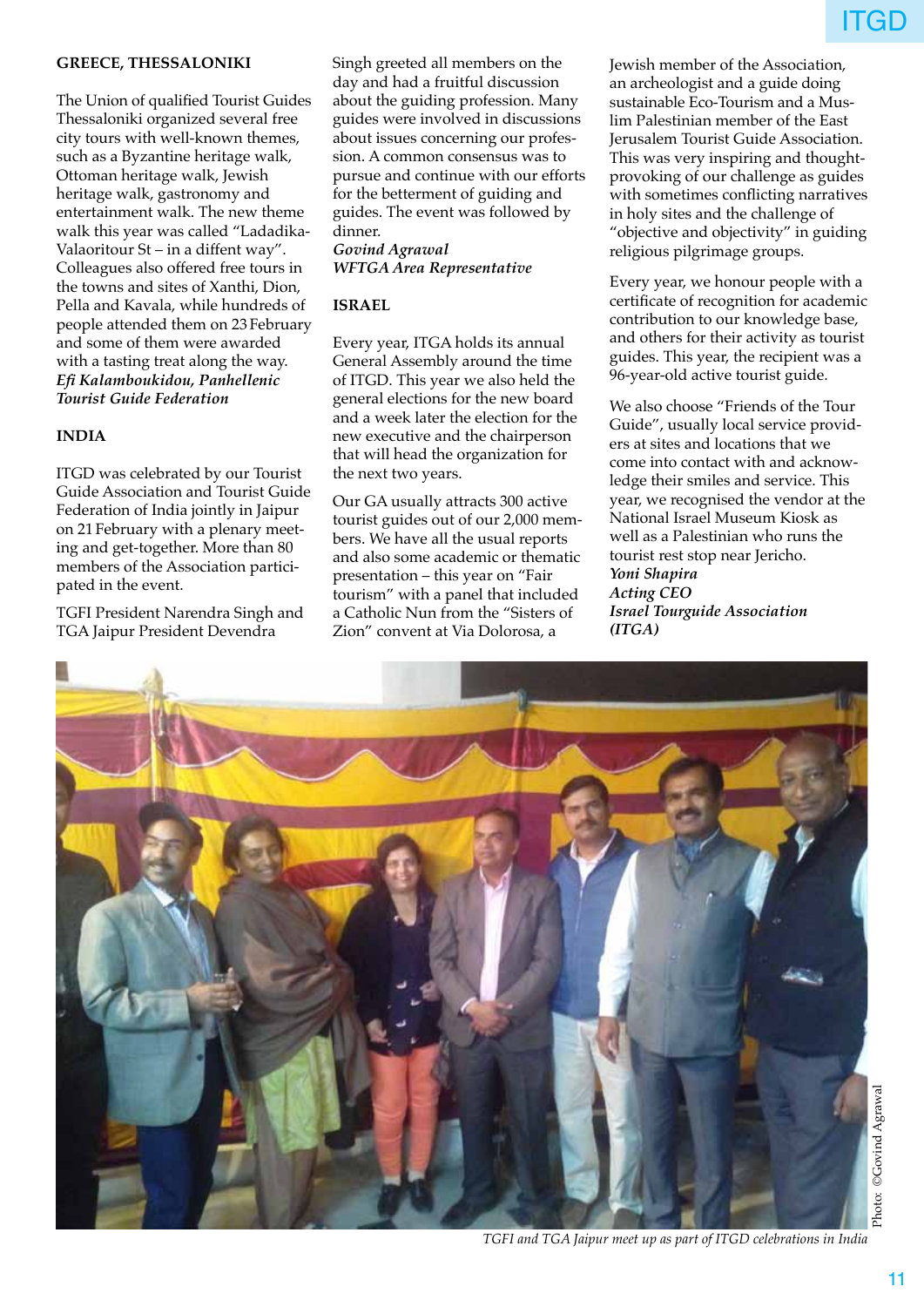#### **LATIN AMERICA**

Associations from most countries in Latin America, including a few who are not yet WFTGA members, published colourful, sometimes funny and sometimes witty greeting cards, some of which have already been posted on the WFTGA website. Also hundreds of greetings were exchanged between tourist guides as well as between well-wishers.

In Peru, ASGUIPA organised a threeday study trip to the coast of Arequipa. The first day was in Catarindo, the second took the coastal road to Ramsar de Lagunas de Mejia, and on the third day everyone enjoyed a summer day on the beach!

In turn, the guides from Adegopa, offered a Belle Epoque tour of Arequipa, following a welcome from ASGUIPA in Arequipa's Municipality to explain the significance and ideals of the WFTGA ITGD.

The Arequipa association is celebrating its 15th year, and to mark this anniversary, several courses for guides have been developed. These include excursions for neighbouring Chilean visitors to Moquegua and Pisco, and the Loncco fertile lands in the midst of a desert. A First Aid course is also planned in March.

In Uruguay, a colleague and I did a city tour for a group of children that live in little villages deep in the countryside and they were visiting Montevideo for the first time, with their accommodation set up in a school.

*Anita Saulite, Head of the Geology Department, Museum of Nature in Riga, and a LTGA guide, explains the amber collection. The yellow cloud above is made of amber thread* 

The following morning a couple of buses were waiting for them and we took them on a city tour. They were inquisitive, and extremely well behaved. *Tamara Levinson WFTGA Area Representative*

#### **LATVIA**

The guides of the LTGA marked ITGD at the Museum of Nature where we saw the new exhibition "Amber during centuries", one of the five exhibitions "The Amber Way" in Riga. Soon there will be another one: "Tutankhamon's Amber".

This year Riga is the European capital of Culture and these exhibitions are part of cultural events. Latvia is often called "Amberland" and amber is one of the national symbols. You can find information about all events at the website: Riga-European Capital of Culture 2014. *Vijtauts Bruvelis President of LTGA*



#### **MALTA**

Our ITGD events this year included a visit at the Malta National Aquarium. There was also a weekend on Gozo, and an event at Villa Bologna. *Jennifer Attard, President Malta Union of Tourist guides*

#### **PORTUGAL**

Free guided tours were offered in part of Lisbon and the importance of quality guiding for a good visitor experience was emphasised. *Portuguese Association of Tourist Guides and Tour Managers (AGIC)*

#### **SOUTH AFRICA, WESTERN CAPE**

Cape Tourist Guides Association held a meeting titled 'Keeping Up with the Changing Trends' as part of their ITGD celebrations. Several guides wore blue shirts with the message 'I am a legal tourist guide. Are you?' *Cape Tourist Guides Association*



*Cape Tourist Guides Association celebrating ITGD in DelVera*

**Western Cape Economic Development** and Tourism

**I AM A LEGAL TOURIST GUIDE.**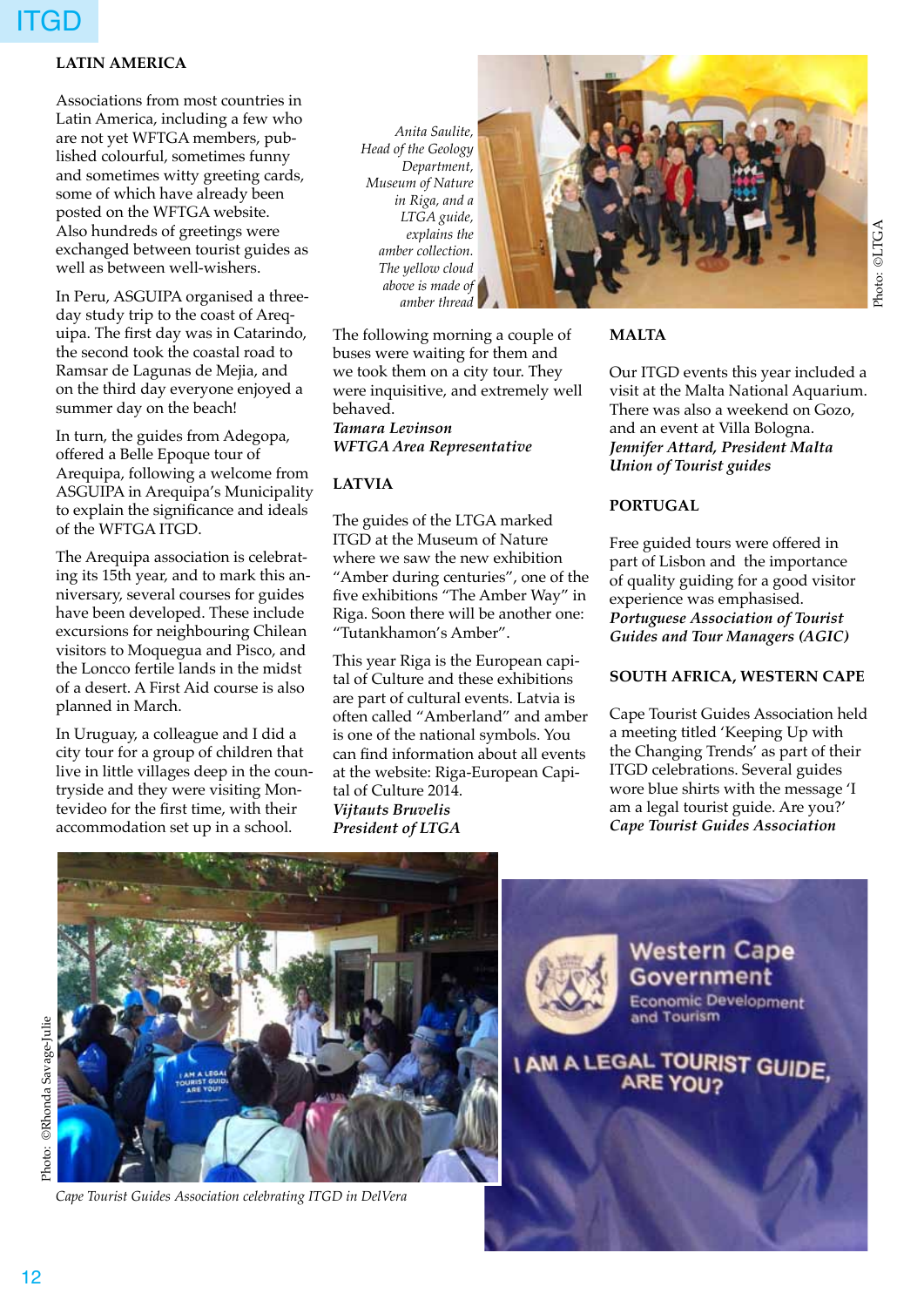#### **SPAIN**

The Spanish Tourist Guides celebrated ITGD all around the country. Regional associations organized various events in order to celebrate our profession, to gain visibility and to defend the qualification of the Tourist Guide. From North to South and East to West, we, the professional Tourist Guides, did what we do daily: we acted as ambassadors of our cities and regions and as custodians of our area's traditions, history, culture and environment. Cultural and natural heritage was freely interpreted and explained to our visitors in many interesting tours.

During the month of February, local associations planned different courses for guides, because we believe that continuous learning is the best way to achieve high standards of service and contribute to society.

It was a lot of fun to meet dozens of Tourist Guides in Madrid taking part in their annual scavenger hunt. Our National President, Almudena Cencerrado, attended the Gala Dinner organized in Madrid. During that

meeting, the Casa de Alba Foundation, was rewarded with an Honorary Award.

Throughout the week the Tourist Guides, members of CEFAPIT, were requested to change their personal logos on Twitter, Facebook and Whatsapp and replace them by the official one of our Confederation. It was a successful initiative. *Gerardo Rapazzo Amura Vicepresident APIT-Madrid Vocal CEFAPIT*

#### **UK SCOTLAND**

As part of the ITGD celebrations, students from North East Scotland College Travel and Tourism courses enjoyed a city tour of Aberdeen. The tour gave students a first hand visitor experience, being guided around a few of the city's highlights. Members of the local branch of the Scottish Tourist Guide Association volunteered to be involved in the day.

A walk through Fittie and Old Aberdeen and a visit inside Kings College provided new appreciation of what a great place Aberdeen is. Built in granite, Aberdeen has a unique feel which makes it special in Scotland with accomplished architecture old and new. The urban centre has all you would want of a city with a breadth of music and cultural venues, a surprising civic art collection and several wellappointed museums.

Over the last 100 years or so, the city has proudly marked out its parks and green spaces and more formal garden areas and has been multiple winner of the City category of Britain in Bloom. This commitment to managing the green stuff has led to the city's best kept secret – its wildlife. Red squirrels, badgers, red kites, peregrine falcons, harbour and common seals, in addition to many different bird species, can all be seen in or close to the city. And Aberdeen is the best place in Europe to see bottlenose dolphins.

This event was a joint venture with North East Scotland College, Aberdeen, Dundee & St Andrews Branch of the STGA, Aberdeen City Council and Whytes Coaches. *Pauline Corrigan STGA Blue Badge tourist guide*



*Tourist Guides at Gala Dinner in Madrid (Royal Opera House)*